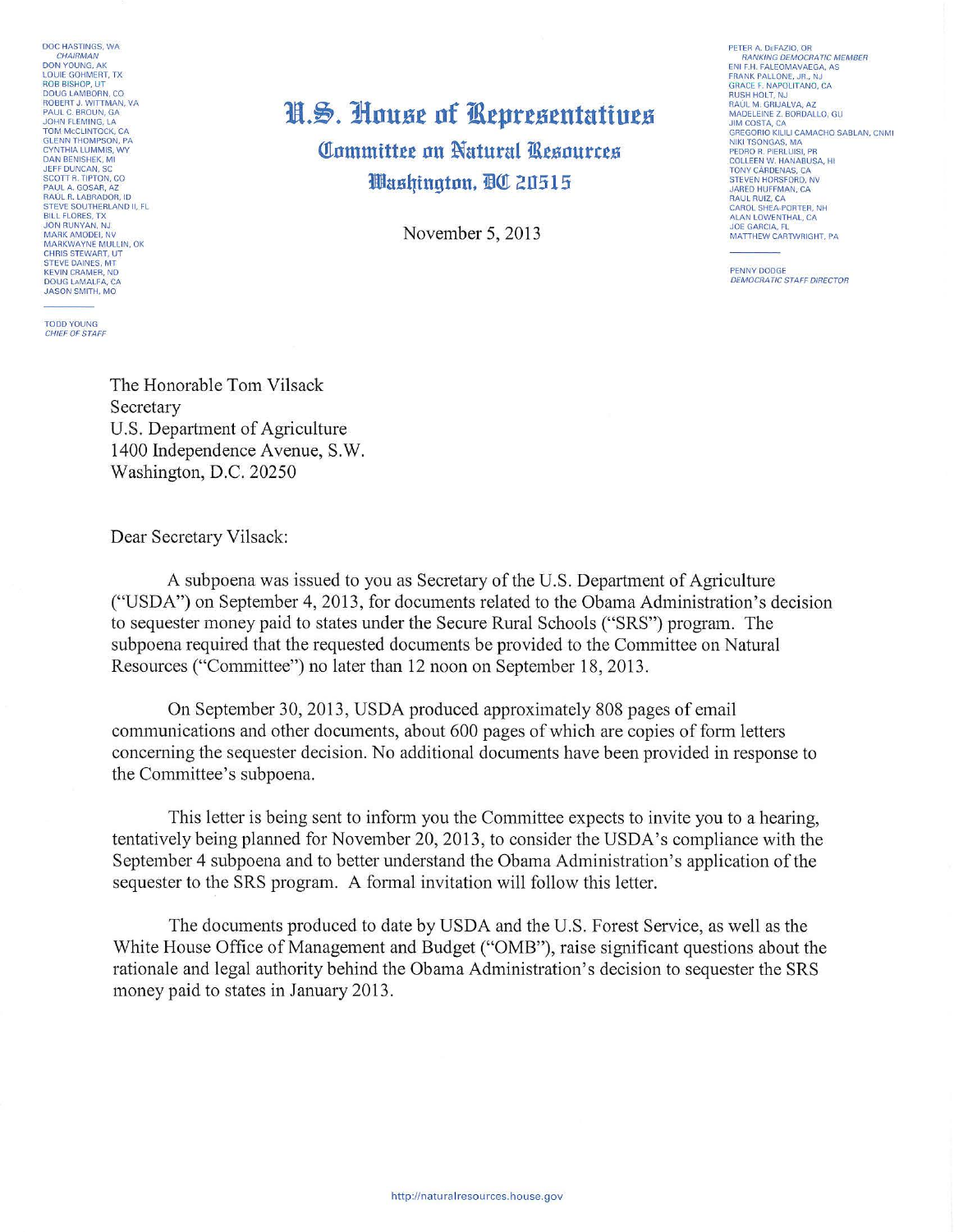For example, in a February 14, 2013 email, a Forest Service official informed OMB that, based on advice from attorneys in the Office of General Counsel, only unobligated money available in the SRS accounts at the time sequestration became effective on March 1, 2013, would be subject to sequester; money already paid to states would not be subject to sequester:

3) How does the FS intend to comply with sequestration for SRS? *By multiplying the uniform percentage by the unobligated balance that is in the SRS account as of the sequestration date.* Can funding made available in Title II of SRS be used to cover the savings requirements for SRS as a whole under sequestration? What is the justification for using Title II to cover savings requirements? Please work with the FS legal counsel in responding to these question. [sic] *The FS will not be using Title II of SRS to cover reductions for Titles I and Ill, because the funds for Titles I and III have already been disbursed. Because those funds will not be in*  the SRS account on March 1<sup>st</sup>, they will not be subject to sequestration and need *not be covered by Title II allocations (of any other budgetary resources that might remain in the SRS account* [italics in original email from Forest Service staff].

Six minutes later, the same Forest Service official sent a second email infonning OMB that it should "hold" before acting on the Forest Service's earlier response which was sent "before seeing additional developments this afternoon."<sup>2</sup> A second email, sent 13 minutes later from the same Forest Service official, infonned OMB that, "We will need to get final Dept. review and final [Office of General Counsel] clearance."<sup>3</sup>

After almost two weeks had passed and with orily days until the sequester would become effective, OMB contacted the Forest Service to get an update on how it planned to apply the sequester to the SRS program.<sup>4</sup> A USDA budget official responded 10 minutes later to say, "A number of [Secretary's Office] meetings on this subject took place this afternoon. We should know the result tomorrow morning."<sup>5</sup> The following day, the same USDA budget official informed OMB, "More meetings are ongoing this afternoon – stay tuned.]"<sup>6</sup>

<sup>&</sup>lt;sup>1</sup> February 14, 2013 at 2:28 pm email from Barbara Cooper, U.S. Forest Service to Kathleen Cahill, OMB; courtesy copy to Susan Spear, U.S. Forest Service, Kathryn Lynn, U.S. Forest Service, Barbara Cooper, U.S. Forest Service, Kathleen Graham, USDA; re: RE: Impact of Sequestration on Secure Rural Schools.<br><sup>2</sup> February 14, 2013 at 2:34 pm email from Barbara Cooper, U.S. Forest Service to Kathleen Cahill, OMB; courtesy

copy to Susan Spear, U.S. Forest Service, Kathryn Lynn, U.S. Forest Service, Barbara Cooper, U.S. Forest Service, Kathleen Graham, USDA; re: RE: Impact of Sequestration on Secure Rural Schools.<br><sup>3</sup> February 14, 2013 at 2:47 pm email from Barbara Cooper, U.S. Forest Service to Kathleen Cahill, OMB; courtesy

copy to Susan Spear, U.S. Forest Service, Kathryn Lynn, U.S. Forest Service, Barbara Cooper, U.S. Forest Service, Kathleen Graham, USDA; re: RE: Impact of Sequestration on Secure Rural Schools.<br><sup>4</sup> February 27, 2013 at 5:32 pm email from Kathleen Cahill, OMB, to Barbara Cooper, U.S. Forest Service; courtesy

copy to Susan Spear, U.S. Forest Service, Kathryn Lynn, U.S. Forest Service, Kathleen Graham, USDA; re: RE: Impact of Sequestration on Secure Rural Schools.<br><sup>5</sup>February 27, 2013 at 5:42 pm email from Kathleen Graham, USDA, to Kathleen Cahill, OMB, Barbara Cooper,

U.S. Forest Service; courtesy copy to Susan Spear, U.S. Forest Service, Kathryn Lynn, U.S. Forest Service; re: RE: Impact of Sequestration on Secure Rural Schools.<br><sup>6</sup> February 28, 2013 at 1:18 pm email from Kathleen Graham, USDA, to Kathleen Cahill, OMB, Barbara Cooper,

U.S. Forest Service; courtesy copy to Susan Spear, U.S. Forest Service, Kathryn Lynn, U.S. Forest Service; re: RE: Impact of Sequestration on Secure Rural Schools.